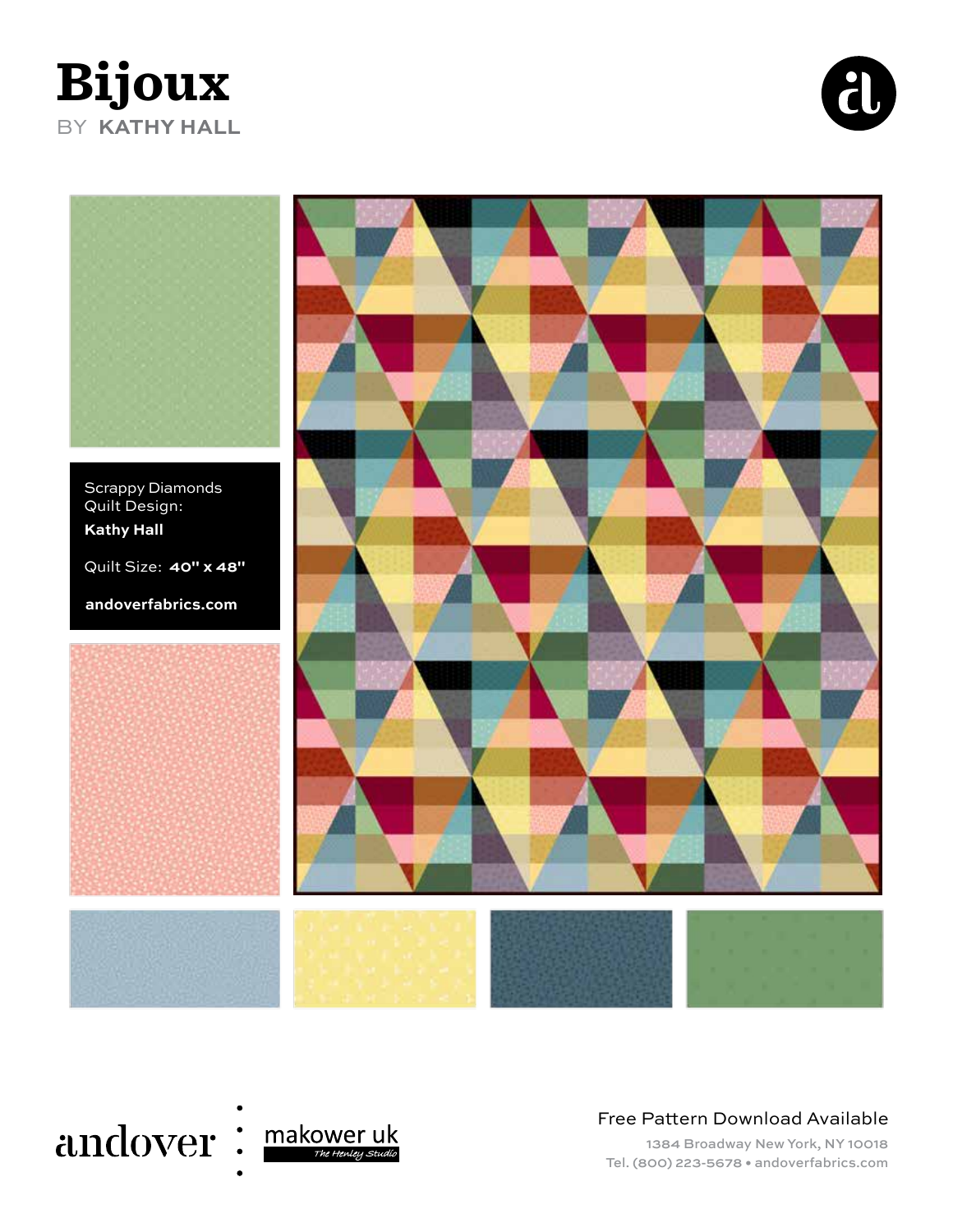# **Scrappy Diamonds**

Featuring Andover Fabrics new Collection: Bijoux by Kathy Hall Quilt designed by Kathy Hall



Quilt finished 40" x 48"

#### **Cutting Directions**

#### **Note: Read assembly directions before cutting**

**patches.** Borders are cut to exact length required plus ¼" seam allowance. WOF designates the width of fabric from selvedge to selvedge (approximately 42" wide).

**Fabric A** Sort into (8) sets of (4) strips each.

- **Fabric B** Cut (5)  $2\frac{1}{2}$ " x WOF strips for the binding.
- **Backing** Cut (2) 48" x WOF strips. Sew the strips together and trim to make (1) 48" x 56" backing.

#### **Fabric Requirements**

| <b>Fabric A</b> blocks                    | Yardage<br>$1$ pack $(40$ strips)<br>Choose 32 strips | Fabric<br>1 Bijoux Double<br>Scoop Roll - $2\frac{1}{2}$ |  |
|-------------------------------------------|-------------------------------------------------------|----------------------------------------------------------|--|
| <b>Fabric B</b> binding<br><b>Backing</b> | $\frac{1}{2}$ yard<br>$2\frac{3}{4}$ yards            | strip pack<br>8706-KC<br>8700-KC                         |  |

Cut 16 units Using Template 1 from each strips set (4 sets total)



Diagram 2

## **Making the Quilt**

#### **1. Block Assembly**

Sew (1) strip set (4 strips) together lengthwise. Repeat with the remaining strip sets (Diagram 1).

Select 32 strips - Divide the strips into (8) sets of four strips. Sew the strip sets together lengthwise



Diagram 1

- **2.** Select (4) strip sets for Template 1 and (4) strip sets for Template 2.
- **3.** Cut (16) units using Template 1 from (1) strip set, (8) in one direction (Unit 1 triangles) and (8) with the template reversed (Unit 2 triangles) (Diagram 2). Repeat with each of the remaining strip sets to make (8) of each unit, Units 2-8 (Diagram 3).



#### FROM TEMPLATE ONE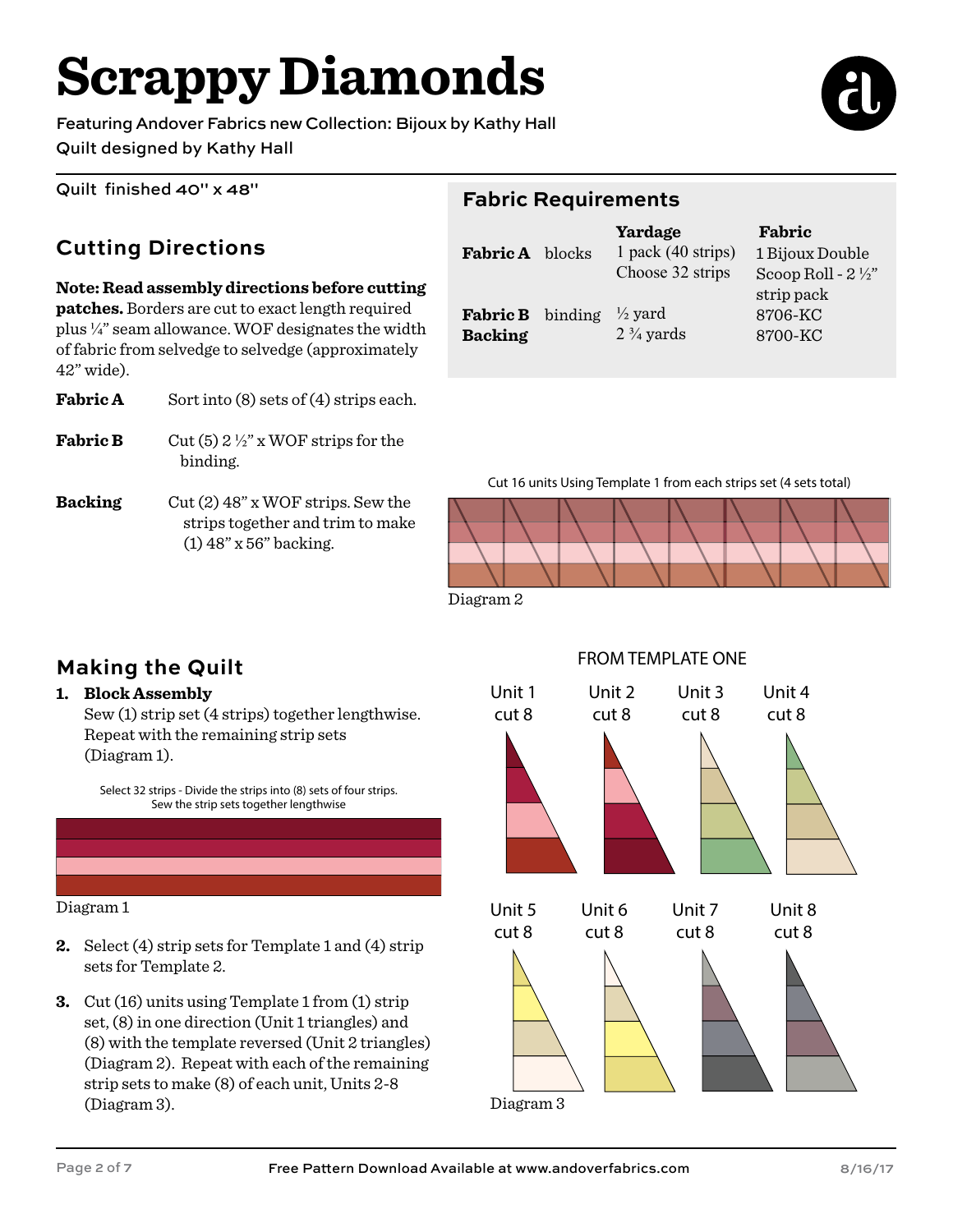## **Scrappy Diamonds**

**4.** Repeat Step 3 using Template 2 (Diagram 4) to make (7) of each unit, Units 9-16 (Diagram 5).



Diagram 4



**5.** Follow Diagram 6 and sew (1) of each triangle, Units 1, 2, 3, 4, 9, 10, 11 & 12 together to make (1) Block One rectangle. Repeat to make (8) Block One rectangles total.



**6.** Follow Diagram 7 and sew (1) of each triangle, Units 5, 6, 7, 8, 13, 14, 15 & 16 together to make (1) Block Two rectangle. Repeat to make (7) Block Two rectangles total.



Block Two

Diagram 7

#### **Quilt Top Assembly**

#### *(Refer to the Quilt Layout when assembling the quilt top.)*

- **7.** Sew (3) Block One rectangles and (2) Block Two rectangles together lengthwise to make Row One. Repeat to make Row Three.
- **8.** Sew (3) Block Two rectangles and (2) Block One rectangles together lengthwise to make Row Two.
- **9.** Sew the (3) rows together in numerical order to make the quilt top.

## **Finishing the Quilt**

**10.** Layer and quilt as desired.

- **11.** Sew the (5) binding strips together, end to end with a 45-degree seams, to make the binding. Fold this long strip in half lengthwise with wrong sides together and press.
- **12.** Bind as desired.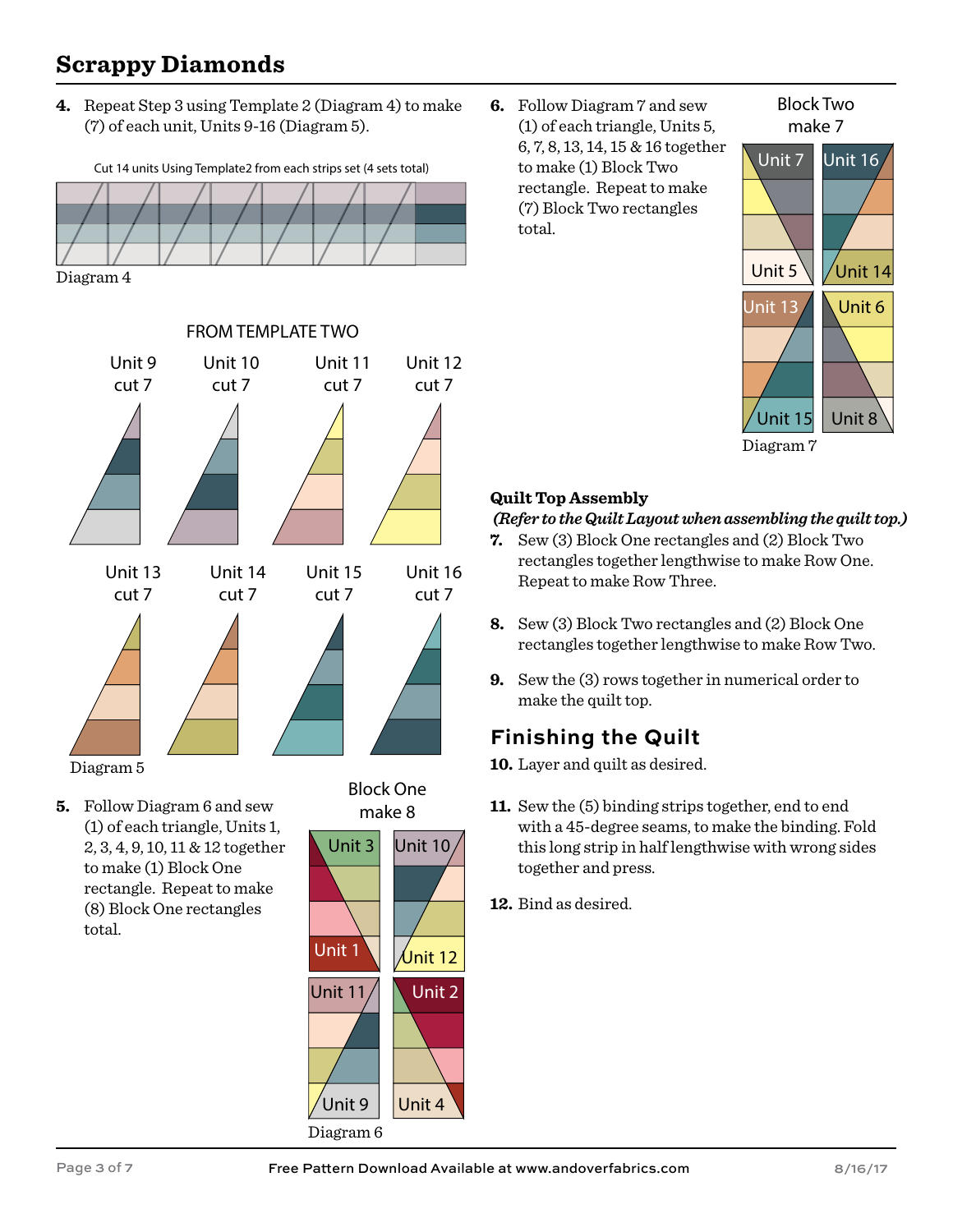

Quilt Layout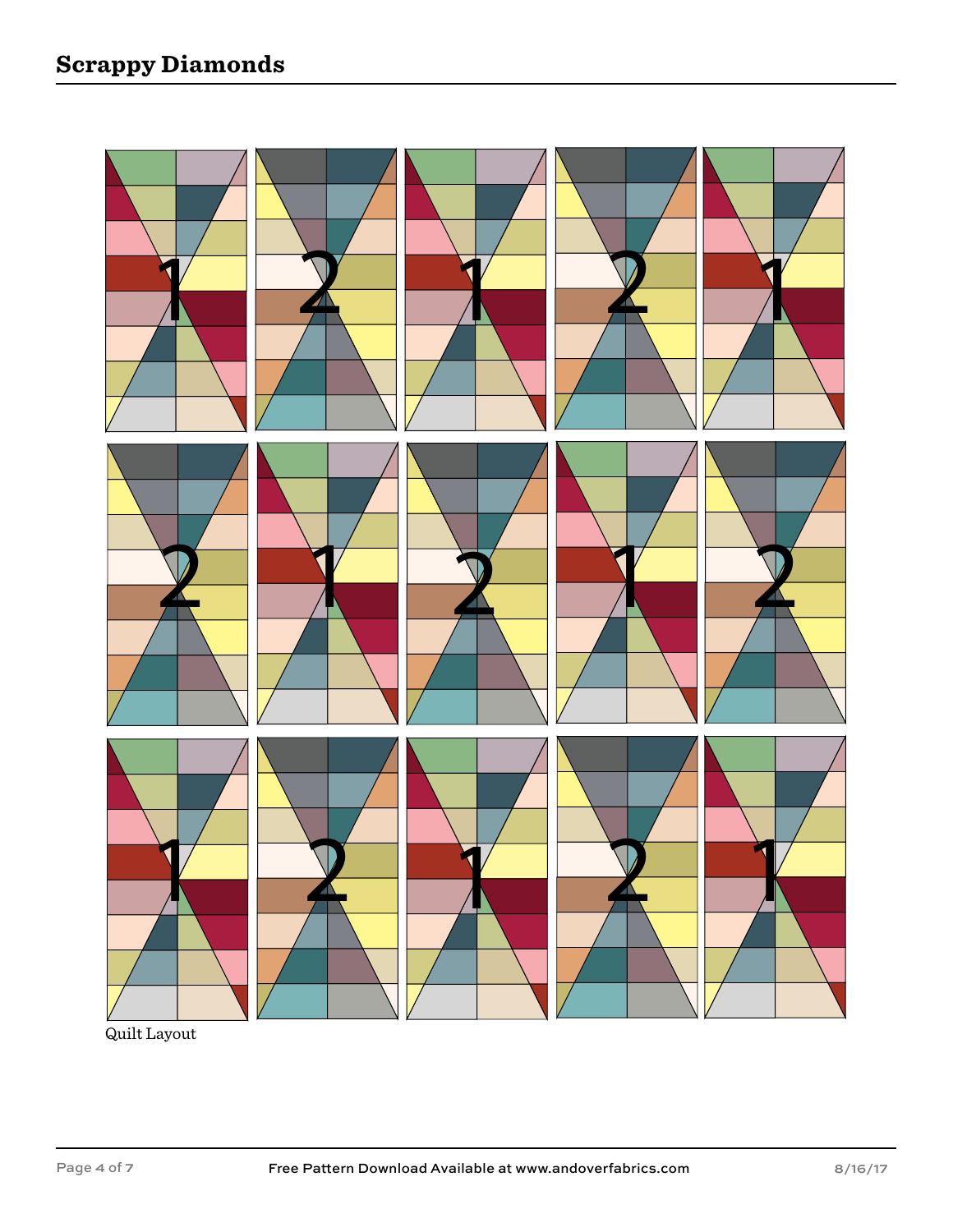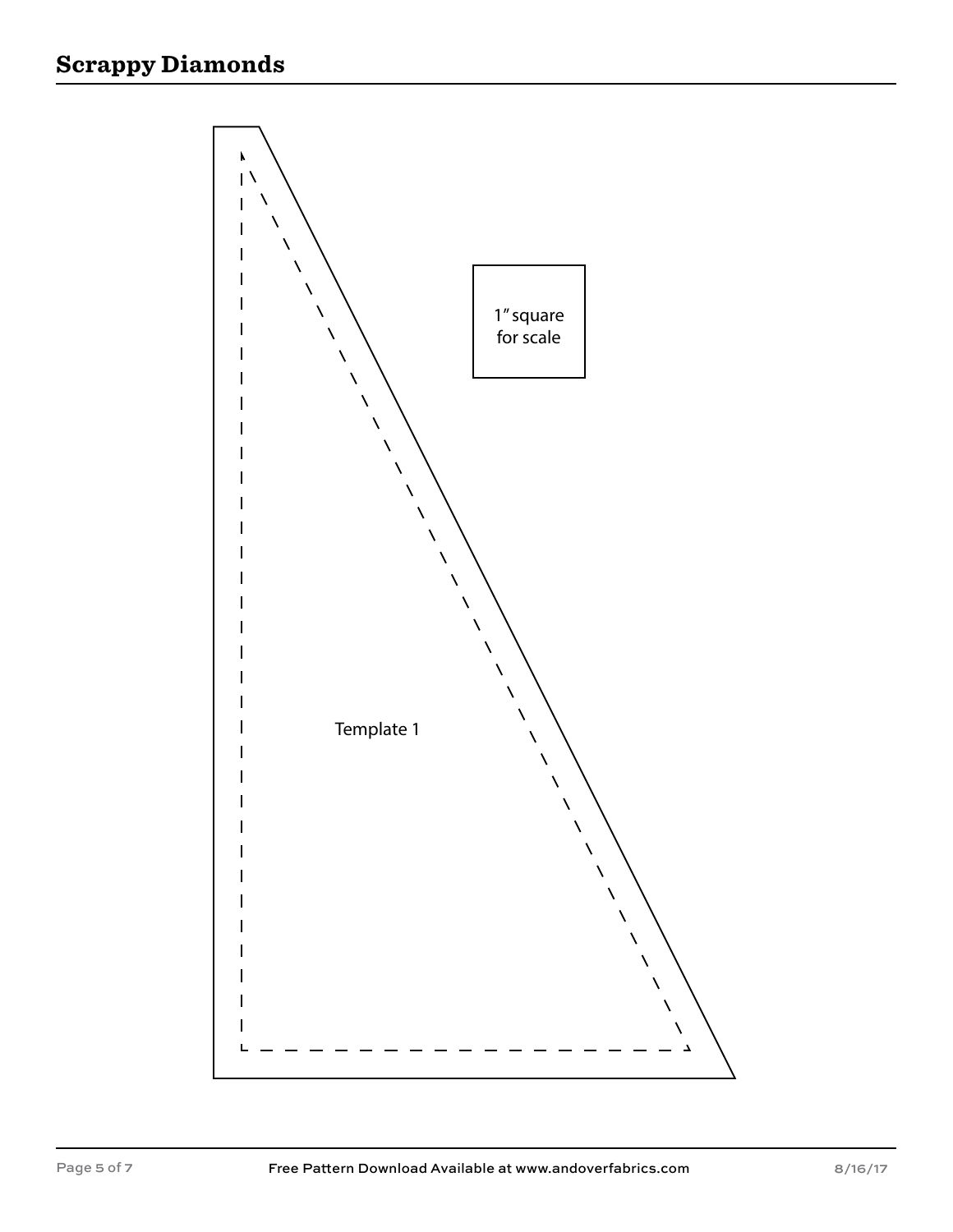